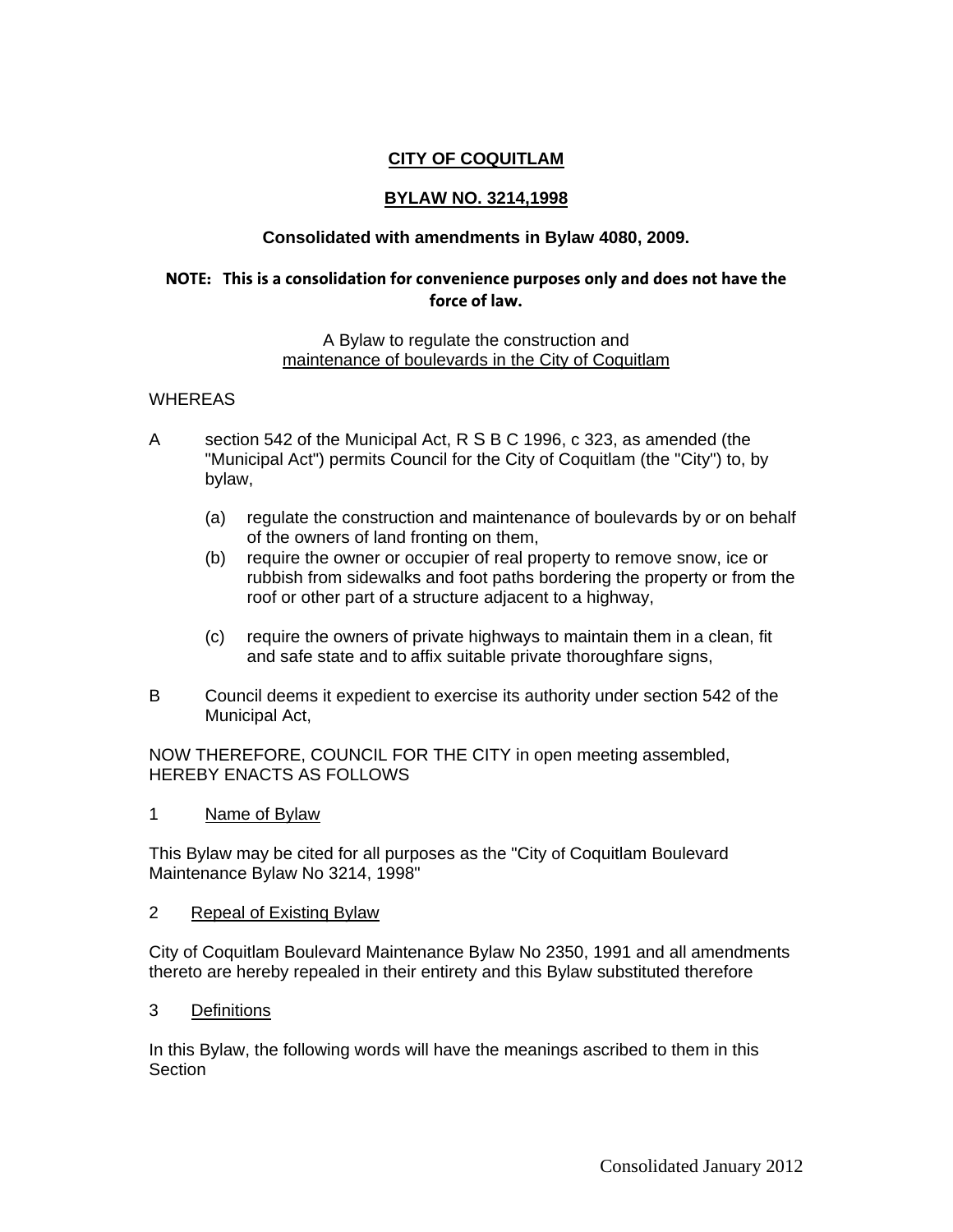- (a) "Authorized Person" means any officer, employee or agent of the City authorized by this or any other bylaw of the City to enforce this Bylaw,
- (b) "boulevard" means the area from the edge of pavement or curb of a highway, or where there is no pavement or curb from the edge of the traveled portion of the highway, to the property line,
- (c) "highway" means
	- (i) any public street, road, way, trail, lane, bridge, trestle and any other public way, pursuant to the definition in the Highway Act, R S B.C 1996, c 188, as amended,
	- (ii) every road, street, lane or right of way designed or intended for or used by the general public for the passage of vehicles, and
	- (iii) every private place or passageway to which the public for the purpose of the parking or servicing of vehicles, has access or is invited.
- (d) "noxious weeds" has the meaning ascribed to it in the Weed Control Act, R S B C, c 487, as amended,
- (e) "private highway" means any street, road, way, trail, lane, bridge, trestle or other way over real property that is traveled by members of the public, whether on foot or by vehicle or cycle, that has not been dedicated as a highway either by deposit of a plan in the land title office or established by notice in the British Columbia Gazette;
- (f) "sidewalk" means every structure designed primarily for pedestrian use, including, without limitation, a sidewalk, walkway, stairway, ramp or curb letdown, and any customarily traveled footpath, including without limitation, any footpath made of gravel, asphalt, limestone, dirt or other material and the unpaved edge adjoining any asphalt road surface where no finished sidewalk exists,

### 4Snow and ice removal

Every owner or occupier of real property is required to

(a) remove or cause to be removed any snow or ice from any sidewalk bordering the real property within ten (10) hours after the time when the snow or ice became present on the sidewalk regardless of whether the snow or ice became present on the sidewalk by natural, human, mechanical or other means,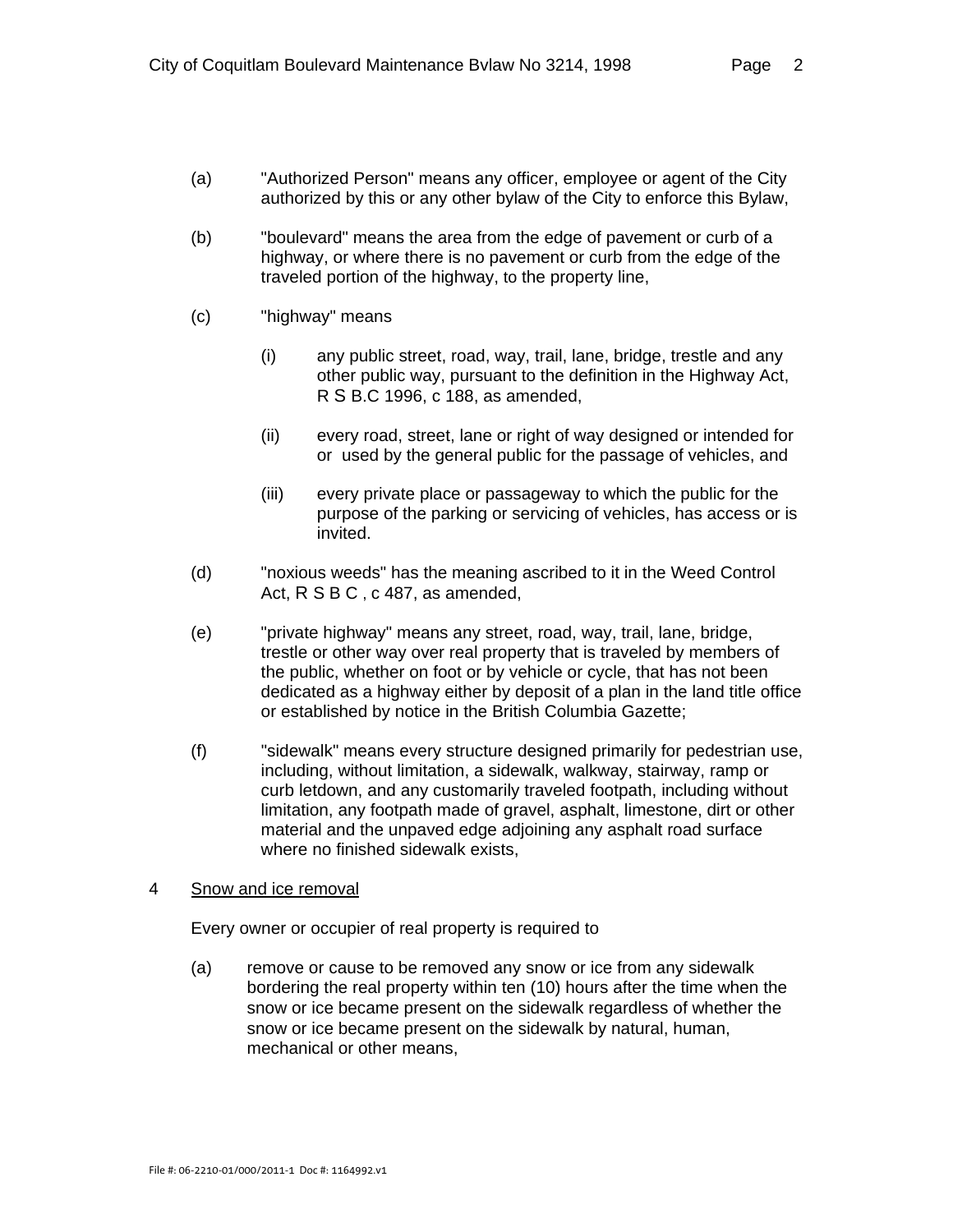(b) remove snow or ice from the roof or other part of any structure on the property, where the location of that structure is such that it is reasonable to expect that the snow or ice on it may fall onto any sidewalk or highway, within 10 hours of the cessation of any snowfall or ice storm that caused any accumulation of snow or ice on any roof or other part of any structure,

### 5 Rubbish removal

- 5 1 Every owner or occupier of real property is required to immediately remove any rubbish from any sidewalk bordering the real property
- 5 2 Without in any way restricting the generality of the word "rubbish", any one or more of the following items may constitute "rubbish" thereby requiring removal pursuant to section 5.1
	- (a) accumulations of soil, leaves, grass clippings, branches, twigs and other vegetation or landscape materials,
	- (b) litter of any kind,
	- (c) garbage, other than that which is properly placed on the sidewalk or highway pursuant to the garbage collections requirements of the City,
	- (d) compost materials, with particular reference to lanes where such materials may encroach onto the boulevard or sidewalk,
	- (e) any other objects that would reasonably pose a hazard to anyone using the sidewalk

### 6 Boulevard construction

No owner of real property adjacent to a boulevard will nor will that owner permit any occupier of the real property to

- (a) construct any structure on the boulevard, including, without limitation, any fence, wall, retaining wall or rockery,
- (b) erect any signage,
- (c) plant any tree, hedge, bush or shrub on the boulevard which, when fully grown, will or is likely to have a height in excess of one metre or be likely to partially or wholly obstruct access to any sidewalk by pedestrians or prevent or inhibit the safe use of the highway by vehicular and cycle traffic,
- (d) otherwise landscape the boulevard in a manner that will or be likely to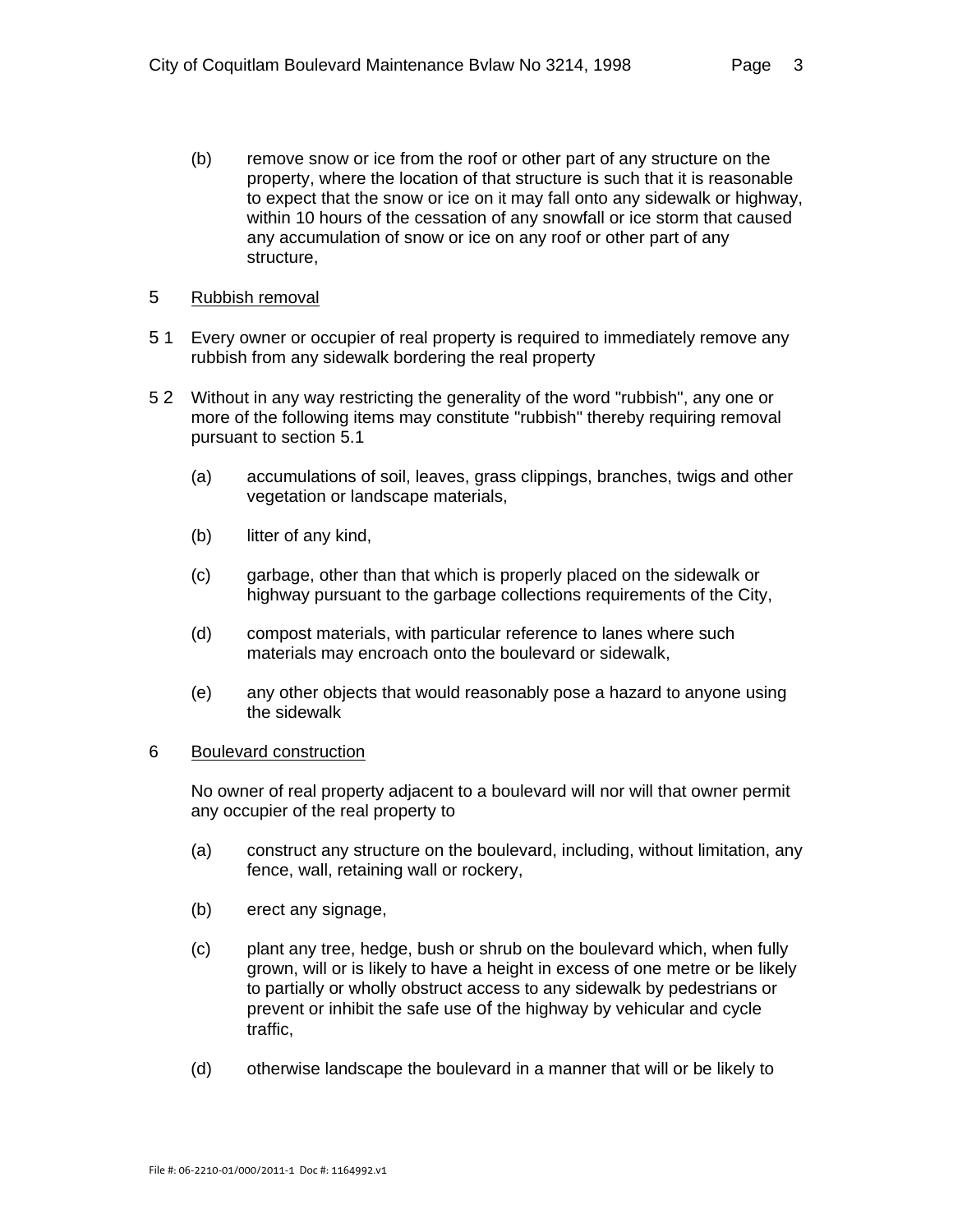obstruct access to any sidewalk by pedestrians or prevent or inhibit the safe use of the highway by vehicular and cycle traffic,

without the prior written consent of the City, which consent is within the City's sole discretion to issue or withhold

### 7 Boulevard maintenance

- 7 1 Subject to section 9 of this Bylaw, an owner of real property adjacent to a boulevard will ensure that any landscaping on the boulevard, whether planted by the owner, a previous owner, an occupier or previous occupier of the real property, or by the City, is maintained to a standard that a reasonable property owner would use in the care of his or her landscaping on his or her own property
- 7 2 Without in any way restricting the standard of maintenance required by section 7 1, an owner of real property adjacent to a boulevard will ensure that
	- (a) all trees, shrubs, bushes, hedges, grass or other vegetation, other than noxious weeds, on the boulevard receive such water as is necessary for the sustained growth and health of that vegetation;
	- (b) no noxious weeds are permitted to grow on the boulevard,
	- (c) any grass on the boulevard is not allowed to exceed 15 centimeters in height,
	- (d) no pesticides are used on the boulevard,
	- (e) , where the boulevard contains rocks, gravel, pebbles, bark mulch or other loose landscaping or surfacing materials, none of those materials is allowed to escape from the landscape design and fall onto any sidewalk or highway;
	- (f) no hazardous or potentially hazardous situations are allowed to develop or remain once detected by reasonable inspection

### 8 Private Hiqhwav Maintenance

Any owner of real property through which a private highway passes, must keep that private highway in a clean, fit and safe state at all times and must affix traffic signage sufficient to ensure that users of the private highway can apply all of the standard rules of the road set by the Motor Vehicle Act, R.S B.C 1996, c 318, as amended

### 9 Prohibitions

9 1 No person may willfully damage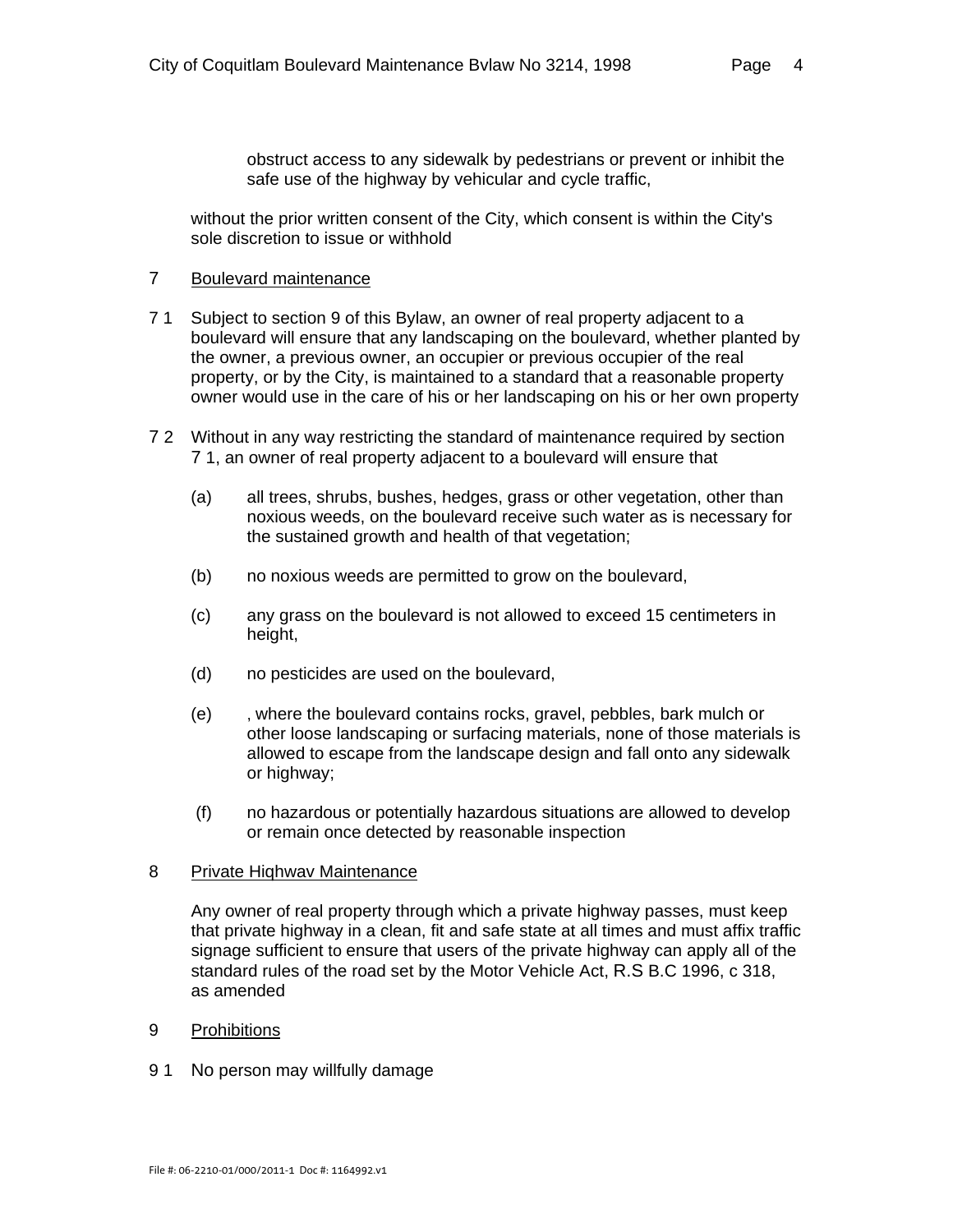- (a) boulevards, trees, shrubs, plants, bushes and hedges;
- (b) fences; or
- (c) highway lighting;

adjacent to a highway and where such damage occurs, will be subject to the penalties provided for in this Bylaw.

- 9 2 No person will dispose of any vegetation cuttings, rubbish, discarded materials or any liquid or solid waste on any boulevard or highway
- 9 3 Notwithstanding the requirement to maintain landscaping on the boulevard pursuant to section 7 1, no person may cut down or prune any tree, shrub, bush or hedge on any boulevard without first obtaining the written consent of the City to do so

### 10. Right of Entry

Any officer, employee or agent of the City authorized by this or any other bylaw of the City to enforce this Bylaw (an "Authorized Person"), may enter at all reasonable times on any property in the City to ascertain whether the requirements of this Bylaw are being met or the regulations are being observed

#### 11 Notice of Non-Compliance

An Authorized Person may by oral notice given to an occupier of the real property apparently over the age of 16 or by written notice sent by registered mail to the registered owner of the real property or the occupant require the owner or, where applicable, the occupant, to comply with this Bylaw within the time specified in the notice

#### 12 City Effects Compliance

- 12 1 If the owner or occupier of real property fails to comply with a notice given pursuant to section 11 of this Bylaw, the City, by its employees or other persons, at reasonable times, may enter on the real property and effect the compliance specified in the notice at the expense of the person who failed to comply
- 12 2 If the person at whose expense the compliance is carried out under section 12 1, does not pay the costs incurred by the City to effect compliance on or before December 3Ist in the year that the compliance was effected, the costs will be added to and form part of the taxes payable on the real property as taxes in arrears